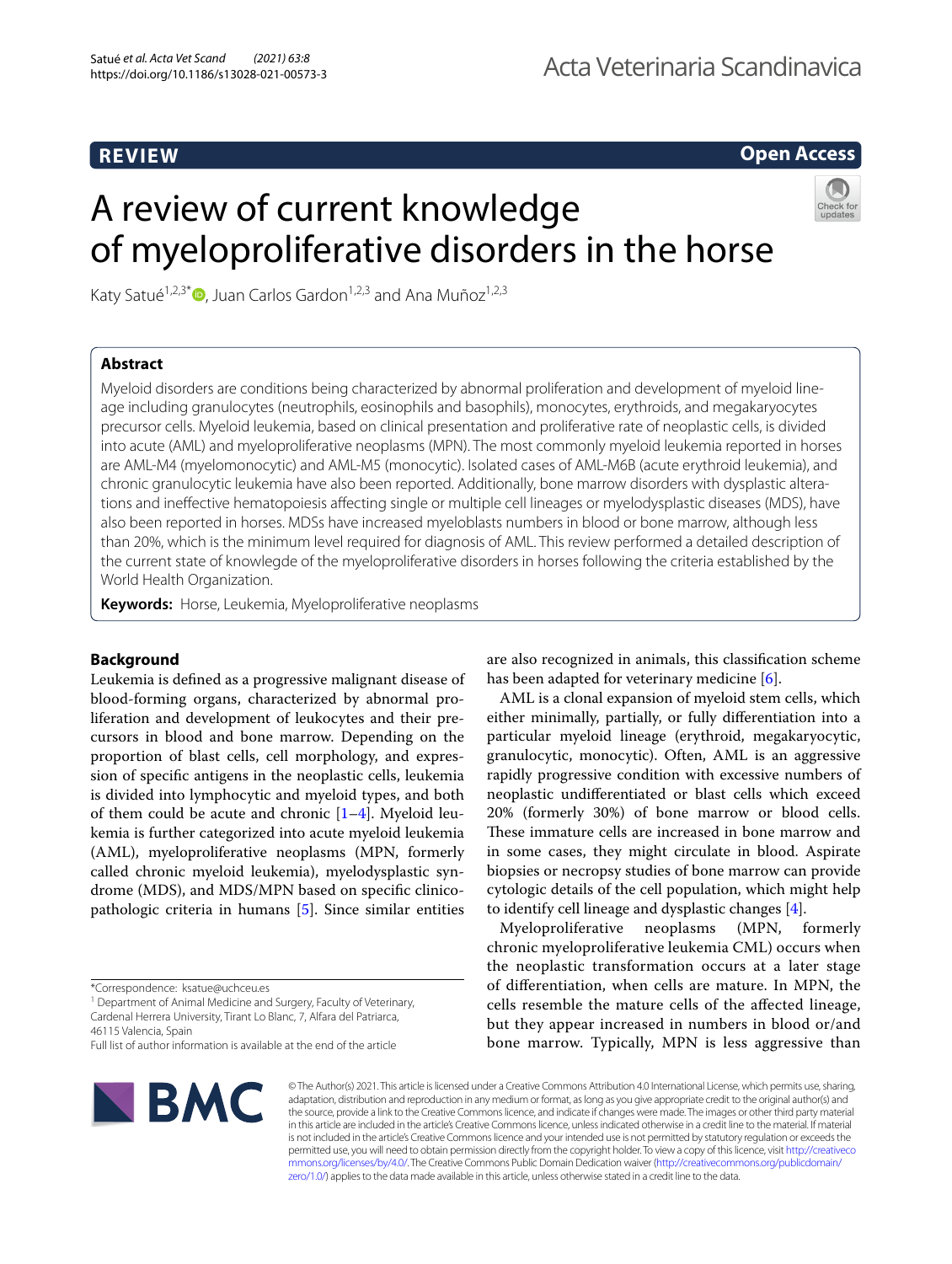AML, with slower progression, since that the neoplastic transformation occurs at a later stage of diferentiation. However, the division between AML and MPN is not absolute. Some cases share characteristics of both and also some chronic type leukemias could progress to acute disease or "blast cell crisis [\[7](#page-9-4), [8](#page-9-5)]. In addition, based on the presence or absence of abnormal cells in peripheral blood, leukemic, subleukemic and aleukemic leukemia are described. In the leukemic leukemia, abnormal blood cell numbers are increased in blood; in subleukemic leukemia there are increased numbers of blast cells in blood, but the total number of white blood cells is within the reference range and in the aleukemic leukemia, there are no abnormal cells in peripheral blood although abnormal bone marrow fndings can be found [\[9](#page-9-6)]. Blast cells are uncommonly found in blood in horses [[4\]](#page-9-1).

MDS is a disorder characterized by dysplastic changes (i.e., morphologic abnormalities) in one or more cell lineages (erythroid, myeloid and/or megakaryocytic) with a hypercellular marrow, blasts count lower than 20% and concurrent peripheral cytopenias due to inefective hematopoiesis. Some authors consider MDS as a predecessor for the development of leukemia [\[10](#page-9-7)[–12\]](#page-9-8).

Identifcation of diferent subtypes of AML, MPN, and MDS cases can be performed by cytopathology, blood, and bone marrow cells morphologic fndings, cytochemical staining used to identify myeloid cell lineage, histopathology, immunologic expression of cell antigens identifed with immunoassays such as immunohistochemistry and flow cytometry  $[4]$  $[4]$ . These last techniques are based on the expression of cellular antigens. GM-CSF or IL-4 are essential cytokines to identify myeloid cells. Surface markers such as CD1, CD14, CD69, CD163, and CD206 allow the diferentiation between monocytes and macrophages [\[13](#page-9-9)]. Other surface antigens, such as EqCD13 allow the identifcation of myeloid precursors [[14\]](#page-9-10). Table [1](#page-1-0) shows the main cytochemical stains used to identify the myeloid cell lineage.

This review reviews the current state-of-art of clinical cases of myelopoietic neoplasias in the horse, classifed following the guidelines established by the World Health Organization (WHO) for myeloid leukemias.

#### **Search strategy**

The search for information was initially carried out in the PubMed database ([http://www.ncbi.nlm.nih.gov/pubme](http://www.ncbi.nlm.nih.gov/pubmed) [d](http://www.ncbi.nlm.nih.gov/pubmed)) using the words "myeloid leukemia, myeloproliferative neoplasm, myeloproliferative neoplasia, equine, horse". The titles and abstracts were evaluated, expanding in detail the articles referring to these disorders. As additional sources, own studies were used. The experience of the authors in this area has made it possible to adapt the cases described in the literature to the current categorization criteria.

#### **Review**

In this review of equine myeloproliferative disorders, the WHO classifcation giudelines for for myeloid leukemias [[5\]](#page-9-2) are applied. The disorders are therefore divided into acute myeloid leukemias, myeloproliferative neoplasms, and myelodysplastic syndromes with a further subgrouping when applicable.

#### **Acute myeloid leukemia**

In the early 1990s, the Animal Leukemia Study Group (ALSG) described a classifcation of myeloid leukemia in veterinary medicine. This classification adopted the criteria and defnitions of the French-American-British Cooperative Group (FAB) and the National Cancer Institute workshop used for human medicine.

The common terminology for AML classification includes 8 categories (M0 to M8) and was based on the morphological and cytochemical characteristics of blast cells. Lately, cytochemical staining was replaced by immunophenotypic characterization of the cell lineage. Subsequently, the WHO revised this classifcation and added two new criteria such as chromosomal

| <b>Cytochemical reaction stain</b>                                                                            | Cellular element stained      | Blasts/cell type identified                                          |
|---------------------------------------------------------------------------------------------------------------|-------------------------------|----------------------------------------------------------------------|
| Myeloperoxidase (MPO)                                                                                         | Neutrophil primary granules   | Myeloblasts strong $+$ /monoblasts faint $+$<br>Neutrophil; Monocyte |
| Sudan Blanck B (SBB)                                                                                          | Phospholipids                 | Myeloblasts strong $+$ /monoblasts faint $+$<br>Neutrophil; Monocyte |
| Naphtol AS-D chloroacetate esterase (CAE); specific                                                           | Esterese enzymes              | Myeloblasts strong $+$<br>Granulocytes                               |
| Leukocyte alkaline phosphatase (ALP)                                                                          | Neutrophil secondary granules | Metamyelocytes, band and segmented neutrophil<br>Monocyte            |
| Alpha naphthyl acetate esterase (ANAE); non-specific<br>Alpha naphthyl butyrate esterase (ANBE); non-specific | Esterase enzymes              | Monoblasts strong $+$<br>Monocyte strong $+$                         |

<span id="page-1-0"></span>**Table 1 Cytochemical stains used to identify the lineage of myeloid cells [[6,](#page-9-3) [46\]](#page-9-11)**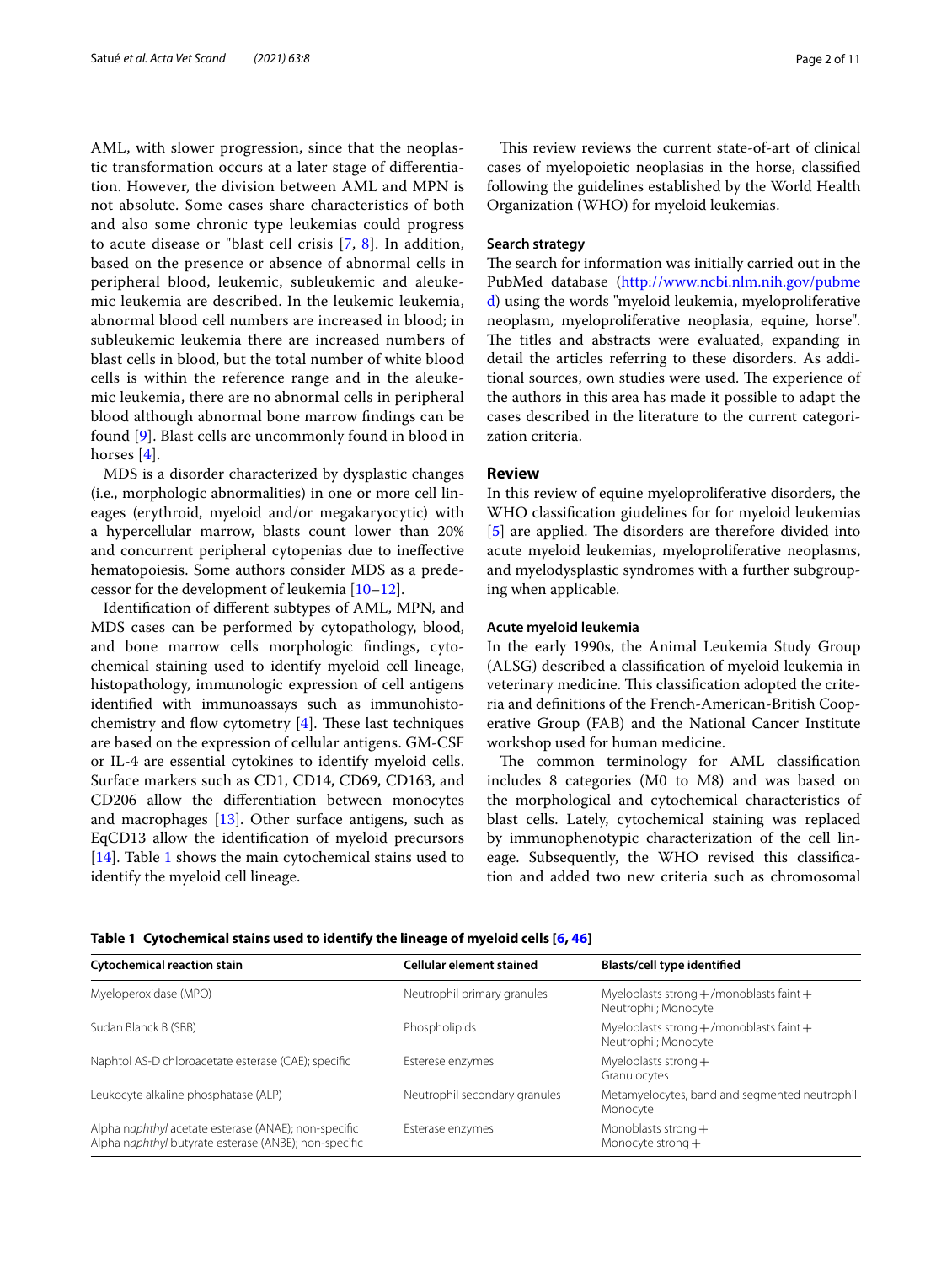translocations and evidence of dysplasia [\[15](#page-9-12)]. AML is usually diagnosed from a bone marrow aspirate when more than 30% of the nucleated cells are blast cells and more than 50% are non-erythroid cells [\[3](#page-9-13)]. However, WHO reviews reduced the invasion of blast cells threshold from 30 to 20% to diagnose, expand, and redefne the diferent categories of AML [\[5,](#page-9-2) [15](#page-9-12)].

#### **Acute myeloid leukemia**

AML-M0 (acute myeloid leukemia) is diagnosed when blast cell number is greater than or equal to 90% of myeloid cells. Less than or equal to 5% of blast cells in general circulation are stained with myeloperoxidase (MPO) and no Auer blast cells are observed. Auer blast cells are groups of azurophilic granular material forming elongated needles (Auer rods) in the cytoplasm of myeloid leukemic blast cells. To the authors' knowledge, this subtype has not been documented in the horse yet [\[15](#page-9-12)]. AML-M0 diagnosis requires ultrastructural detection of lysosomes containing peroxidase, or immunophenotyping for diagnosis.

A separate entity in the context of AML es the acute undiferentiated leukemia (AUL). Based on FAB and WHO, AUL is characterized by the presence of blastic hematopoietic cell within the bone marrow and/or blood at proportions greater than 20–30%, even up to 100% of the total nucleated cells. Because of the immaturity and atypia of these blasts, diferentiation of the cells on morphological, cytochemical and phenotypic characteristics into lymphoid or myeloid is difficult. In human medicine, AUL which is positive for myeloid markers is classifed as AML-M0, whereas cases negative for lymphoid and myeloid markers are classifed as 'undiferentiated' or better still, 'unclassifable' leukemia. In veterinary medicine, AUL is extremely uncommon, although it has been reported in dogs [[16](#page-9-14)].

## **Acute myeloblastic leukemia**

Acute myeloblastic leukemia (AML-M1 and M2) may be granulocytic or neutrophil and is subdivided into M1 where>90% of non-erythroid cells are myeloblasts, and M2 when 30–90% of non-erythroid cells are myeloblasts [[3\]](#page-9-13). AML-M1 is the acute myeloproliferative leukemia without maturation. Blast cells are predominant in circulating blood and bone marrow with less than 10% cytoplasmic granulation; at least 5% of the population of malignant blast cells stained with Sudan Black B (SBB) and MPO and, Auer rods may be present. AML-M2 is the AML with maturation. Approximately 30–90% of myeloid cells are blast cells, with at least 10% of neoplastic cells showing maturation (promyelocytes or more); at least 50% stained with MPO and may have Auer rods. In AML-M2, chloroacetate esterase (CAE), α-naphthyl butyrate esterase (ANBE), alkaline phosphatase (ALP), and SBB on peripheral blood smears revealed an 94% of blast cells positives for CAE, occasional positive cells for ALP, and blast cells negative for NBE and SBB [[15\]](#page-9-12). AML-M2 was reported in an 18-year-old Morgan mare after 2 weeks of weight loss, loss of appetite, and depression. Hematological analysis showed pancytopenia, with mild normocytic anemia, marked thrombocytopenia and leukopenia due to neutropenia and lymphopenia and hyperfibrinogenemia. The predominant leukocyte type was a blast cell present at  $1.6 \times 10^9$ /L. In bone marrow aspirate, the diferential cell count was composed of 42% lymphoid cells, 5% diferentiated myeloid cells, 24% erythroid cells (predominantly rubricytes and metarubricytes), and 29% blast cells with occasional plasma cells [\[17](#page-9-15)]. Because blast cells were difficult to differentiate based on morphology, cytochemical stains were used to determine the cell lineage to classify this process [[18\]](#page-9-16).

#### **Acute promyelocytic leukemia**

In AML-M3 or promyelocytic, there is a predominance of promyelocytes in both circulating blood and bone marrow [[15\]](#page-9-12). AML-M3 in the FAB system is associated with recurrent genetic abnormalities in humans and it has not been reported in animal species.

#### **Acute myelomonocytic leukemia**

Both granulocyte and monocyte diferentiation occur in AML-M4 or myelomonocytic. At least 20% of both tumor cell lines stain for neutrophil or the monocyte series; at least 20% of blast cells in blood or bone marrow and at least 20% of bone marrow cells must be of the monocyte lineage to distinguish AML-M2 from AML- $M4$  [\[3](#page-9-13)]. The percentage of neutrophils and monocytes will vary depending on the stage of the disease with the predominance of either cell. There have been reported cases of AML-M4 in horses of diferent breeds such as Standardbred Trotters, Thoroughbreds, Quarter Horses, and Hessians horses [\[12](#page-9-8), [14](#page-9-10), [19–](#page-9-17)[24](#page-9-18)]. In these animals, various clinical signs have been described including fever, decreased exercise tolerance, infections that do not respond to antimicrobial therapy, depression, edema, petechiae, weight loss, epistaxis, pneumonia, and colic  $[19-21, 25, 26]$  $[19-21, 25, 26]$  $[19-21, 25, 26]$  $[19-21, 25, 26]$  $[19-21, 25, 26]$  $[19-21, 25, 26]$  $[19-21, 25, 26]$ . The most common hematological findings in AML-M4 were anemia, thrombocytopenia, and leukocytosis, normal number of leukocytes or leukopenia, with blast cells or monocytoid cells [\[23](#page-9-22)]. Bone marrow aspirates show abundant immature myeloid cells and a high ratio of myeloid to erythroid (M:E ratio) [[19](#page-9-17), [21,](#page-9-19) [22\]](#page-9-23). Brumbaugh et al. [\[22](#page-9-23)] presented the case of a 5-year-old Quarter Horse with a bone marrow M:E ratio of 30.5:1, absence of megakaryocytes, and severe clotting disorders. Similarly, Bienzle et al. [[19](#page-9-17)] described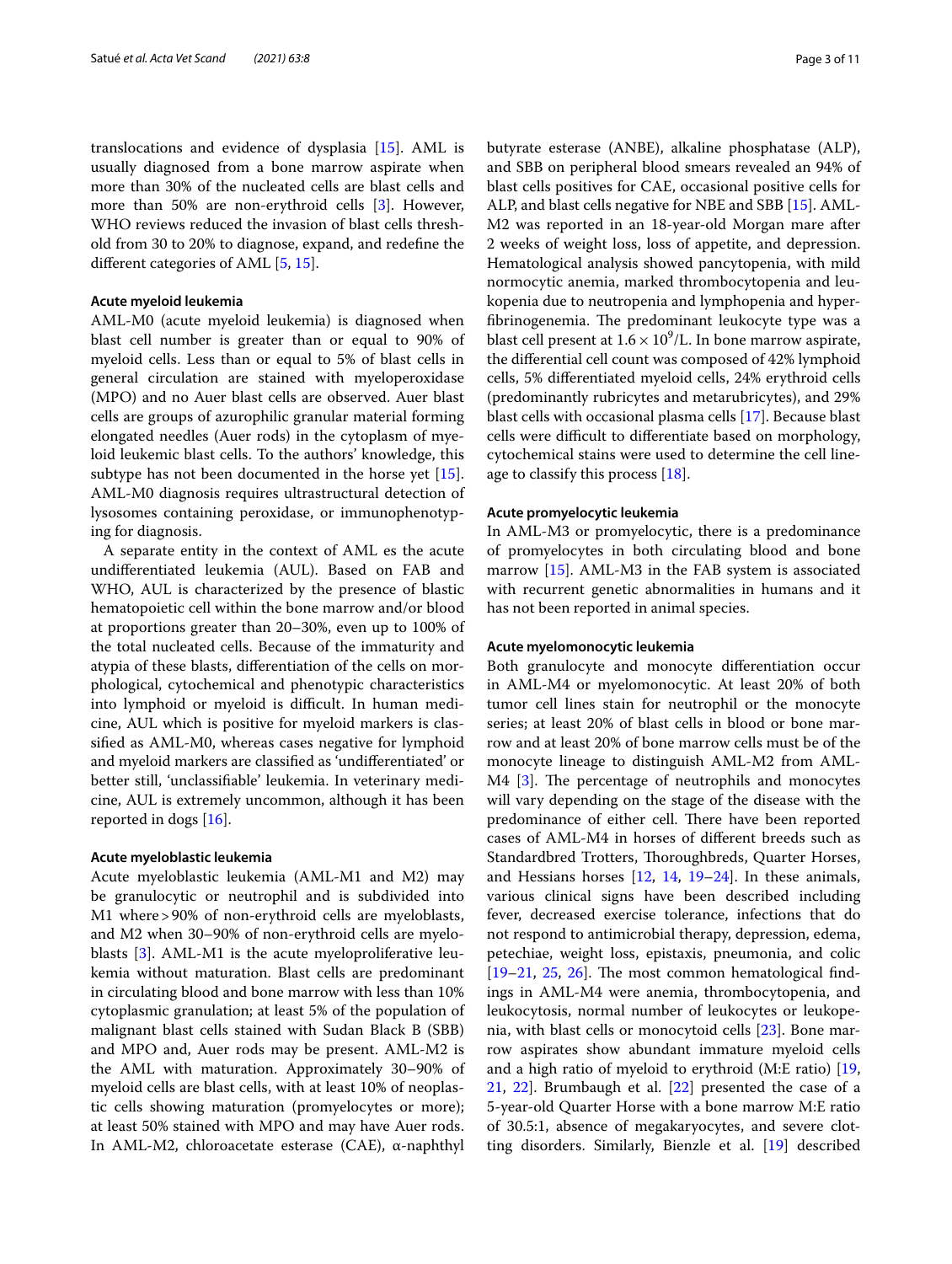absolute megakaryocytic hypoplasia, erythroid hypoplasia, granulocyte reserve depletion, a predominance of immature blast cells-like leukocytes, and an M:E ratio of 50:1. Cooper et al. [[4](#page-9-1)] diagnosed 6 cases of AML, based on predominance of blasts, lack of granulocytic or monocytic diferentiation and detection of CD3, CD20 and/or CD79a antigens by immunohistochemistry. Six of these changes were classifed as AML with myelomonocytic  $(n=4)$ , basophilic  $(n=1)$  and eosinophilic  $(n=1)$  differentiation, based on partial leukocytic diferentiation. Blood smears showed anemia, thrombocytopenia, neutropenia, and blast cells without leukocytosis. Bone marrow cellularity ranged from 30 to 100%, and the blast cell ratio ranged from 30 to 60% in AML. Cytochemistry is essential to classify monocytic leukemias [\[22](#page-9-23)] since the stain positive with α-naphthyl acetate esterase (ANAE) indicates the monocytic origin of the cells. Additionally, electron microscopy might reveal that monocytoid cells resemble peripheral blood monocytes [[19\]](#page-9-17).

#### **Acute monocytic leukemia**

AML-M5 or monocytic is characterized by peripheral monocytosis with neoplastic monocytes comprising more than 80% of nonerythroid cells in the bone marrow [[3\]](#page-9-13). Two subtypes of AML M5 have been described, AML-M5A, with a predominance of monoblasts (>80%) and AML-M5B with a mixture of monoblasts and promonocytes and  $\leq 80\%$  blasts [[15\]](#page-9-12). Most horses reported with AML have had either AML-M4 or AML-M5 [\[11](#page-9-24)]. In the horse, several cases of AML-M5 have been reported. Normochromic normocytic anemia, thrombocytopenia, and leukocytosis, characterized by a population of atypical mononuclear cells with monocytoid appearance, absolute neutropenia, and normal numbers of lymphocyte, have been described in a Hessian grey gelding mare [\[27](#page-9-25)] and in an Appaloosa mare [\[28](#page-9-26)]. Both animals showed a lack of all normal hematopoietic precursors in bone marrow. There were also rare megakaryocytes and very few granulocyte series' cells. The cells that most closely resembled rubricytes accounted for 45% of the cell population. Most of the cells were large with high nuclear:cytoplasmic ratio and a fnely granular basophilic cytoplasm. Some of these cells had clear perinuclear areas that were weak. These cells were morphologically similar to those seen in peripheral blood. Cytochemical staining revealed that most, over 80%, were difusely positive for ANAE, 10% to 15% were slightly positive for SBB and ALP, which was consistent with the diagnosis of AML-M5 (Table [1\)](#page-1-0). Mitotic figures were present in the atypical cell populations found in lymph node and bone marrow. In addition, Latimer and White [[29\]](#page-9-27) identifed AML-M5A in a Standardbred 17-year-old gelding with signs of lethargy, intermittent fever, limb

edema, increased lung sounds, and submandibular lymphadenopathy. Hematological fndings included moderately severe anemia, thrombocytopenia, white blood cell count within the reference range, but with neutropenia and numerous blast cells. Using Wright-Leishman staining and bone marrow smear, a monocyte lineage of the cell population was recognized. In ultra-structural bufy coat preparations, neoplastic monoblasts had one to two nuclei, scattered chromatin, elongated mitochondria, scattered profles of rough endoplasmic reticulum, microfilament bundles, and pseudopods. The most differentiated monocytoid cells had rare lysosomal granules.

## **Acute erythroid leukemia**

AML-M6 or acute erythroid leukemia includes two subtypes of erythroid/myeloid leukemia (AML-M6A) and pure erythroid leukemia (AML-M6B). In AML-M6A there is a dual lineage with a co-production of myeloblasts and erythroblasts. More than 50% of the total nucleated cells in the bone marrow are erythroids and at least 30% are myeloblast precursors [[3\]](#page-9-13). Erythroid leukemia or AML-M6B represents a rare form of leukemia in horses and is occasionally reported in dogs [[30](#page-9-28)]. Forbes et al. [[31\]](#page-9-29) identifed an AML-M6B in a 10-week-old foal, referred for long-duration anemia. Hematology revealed severe anemia and panleukopenia. Cytological examination of bone marrow smears showed an  $M: E < 0.02:1$ (range 0.5–2.4:1.0) ratio with an abundance of red blood cell precursors. The erythroid cell population included rubric, prorubricants, and rubricants, with only a small number of metarubricants present. It was also found numerous mitotic erythroid cells, some of which were atypical and megaloblastic. Later, Panziera et al. [[32](#page-9-30)] described a case of AML-M6B in a 1-year-old flly. Clinically, the animal showed progressive weight loss, markedly pale mucous membranes, and exercise intolerance. Hematological fndings were severe anemia, neutropenia, and leukopenia. Cytological evaluation of bone marrow revealed inversion of the M:E ratio (0.2), with 48% of the nucleated cells corresponding to blasts, eccentric nuclei with loose chromatin and inconspicuous nucleoli (1–4 per cell), and abundant and intensely basophilic cytoplasm. These cells were identified as rubriblasts. In some blasts a small clear area adjacent to the nuclei was observed. The percentage of rubricytes and metarubricytes was lower than expected, 8 and 14% respectively. The authors did not observe dysplastic features and mitotic fgures were frequently found. In addition to the raw evidence of anemia, the necropsy fndings consisted of splenomegaly and lymphadenomegaly, with presence of the same cell populations that those found in bone marrow.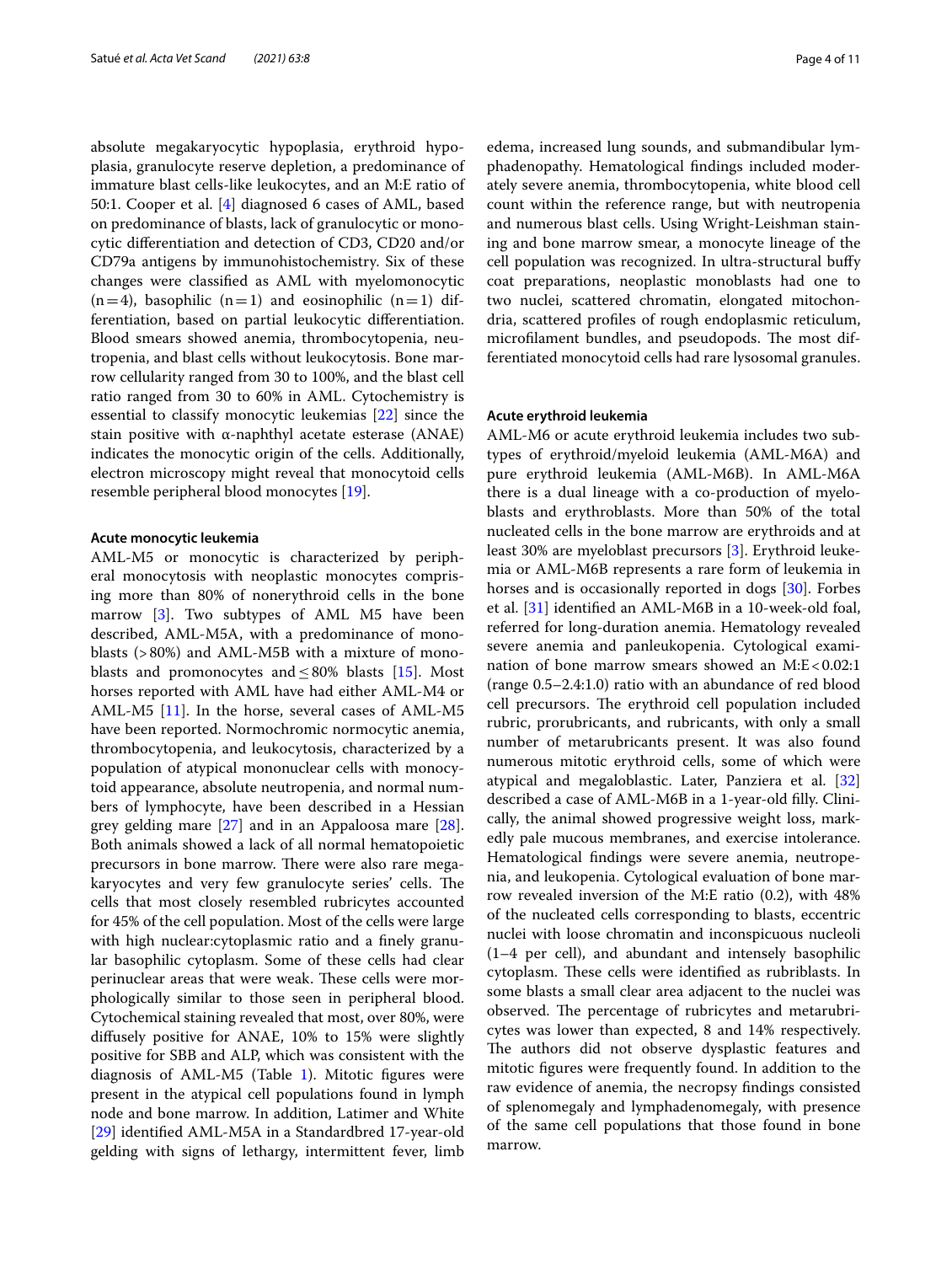#### **Acute megakaryocytic leukemia**

AML-M7 or megakaryocytic is diagnosed when at least 30% of the nucleated cell population within the bone marrow are megakaryocytes [[3\]](#page-9-13). Megakaryocytic leukemia has been described in dogs [[33\]](#page-9-31), but not in cats or horses.

#### **Acute basophilic leukemia**

Acute basophilic leukemia (ABL; M8), although it a rare form of AML, has been reported in dogs [[34\]](#page-9-32), cats [ $35$ ], in a calf [ $36$ ], and in a horse [ $37$ ]. Furness et al. [ $37$ ] described an AML with basophilic diferentiation in a 3-year-old gelding Standardbred horse with a history of fever, persistent oral bleeding, and infammation at the junction of the caudal aspect of the mandibular rami and the proximal neck. Blood analysis showed anemia, leukopenia and severe neutropenia. Bone marrow aspiration was poorly cellular, and the predominant cell was a population of atypical round cells containing few to many basophilic granules. These cells were large with pale basophilic cytoplasm and a moderate nuclear:cytoplasmic ratio. Diferentiation was limited, as occasional cells with indented or segmented nuclei contained similar granules. Other cell lines were minimally represented, although a few erythroid precursors were observed. Staining additional aspirates with toluidine blue confrmed metachromatic granules typical of mast cells or basophils, as the positive blue granules are not present in cells of lymphocytic or monocytic origin. Myeloid lineage cells with basophilic diferentiation were therefore, suspected.

#### **Myeloproliferative neoplasms**

Myeloproliferative neoplasms or CML have primarily mature cells in blood and/or bone marrow, without a prominent increase in blast cells. CML is commonly found in adult animals. Although these proceses are chronic in nature, they can progress to AML. Subgroups of this neoplasm are quite rare in horses and include [\[3](#page-9-13)].

#### *Chronic granulocytic leukemia*

Chronic granulocytic leukemia (CGL) is characterized by a proliferation of cell lineages of relatively mature neutrophils, eosinophils, or basophils. Within the bone marrow, relatively mature granulocytes predominate, with an M:E ratio from 5:1 to 20:1 [\[3](#page-9-13)]. An early report of CGL was published in a 9-year-old Quarter Horse with progressive weight loss, pneumonia, and loss of appetite over 47 days. The most remarkable abnormality in blood was a persistent neutropenia and circulating myelocytes and metamyelocytes. Many of these cells appeared to have mature neutrophil cytoplasm, but they had round nuclei. In addition, the authors described large fragments of granulocytic cell cytoplasm in blood. In bone marrow, the authors described absence of granulocyte postmitotic maturation, with a predominance of cells with a medium to large round central or eccentric nuclei and pale cytoplasm, that stained positively for peroxidase. Because of the time this study was reported, additional diagnostic methods were not performed [\[38](#page-9-36)].

More recently, Johansson et al. [\[39](#page-9-37)] reported a case of CGL in a 4-year-old Swedish Warmblood. The blood smear of this animal revealed normochromic, microcytic anemia with anisocytosis, leukocytosis with neutrophilia, left shift, toxic changes in neutrophils, monocytosis, and thrombocytosis. In addition, abnormal circulating red blood cells, mild poikilocytosis, marked anisocytosis, and nucleated red blood cells were found. Bone marrow aspiration from the sternum showed a slight increase in M:E ratio (4.0, 0.5–3.76). Although the morphology and maturation gradient of myeloid and erythroid cells were mostly inconspicuous, some immature and dysplastic myeloid cells were observed. Erythroid hypoplasia and megakaryocyte hypoplasia were consistent with anemia and thrombocytopenia. In these horses, bleeding secondary to coagulopathy or to immune-mediated mechanisms was a common fnding. Biopsies of the submandibular lymph nodes revealed dizzy infltration of myeloid cells destroying normal architectural detail. Unlike abscessed lymph nodes, in CGL, myeloid cells are not primarily mature neutrophils.

Neutrophilic leukemia, a subtype of MPN, has been described in horses with progressive loss of physical condition, anorexia, limb edema, fever, clotting disorders, icterus from hemolytic anemia, and recurrent infections [[9,](#page-9-6) [40\]](#page-9-38). Characteristic laboratory fndings of neutrophilic leukemia in horses include progressive normochromic normocytic anemia [\[9,](#page-9-6) [38\]](#page-9-36) and marked thrombocytopenia  $[9]$ . These characteristics were consistent with an impaired production in the bone marrow due to marked myelogenous proliferation.

#### *Chronic eosinophilic leukemia*

Chronic eosinophilic leukemia (CEL) is a clonal proliferation of eosinophilic precursors that might result in a persistently high number of eosinophils in blood, bone marrow, or tissues  $[41]$  $[41]$ . Although some authors consider CEL a subtype of a myeloproliferative variant of hypereosinophilic syndrome, others consider it an independent entity [[15\]](#page-9-12). In a 10-month-old Standardbred colt with edema and hemorrhagic diathesis, CEL was identifed. The foal had severe anemia, thrombocytopenia, mild hypoproteinemia, and marked eosinophilia, with circulating immature or atypical eosinophils. Bone marrow aspiration showed atypical eosinophilic precursors, with few erythroid precursors and absence of megakaryocytes [[42\]](#page-9-40). Postmortem histological examination of the animal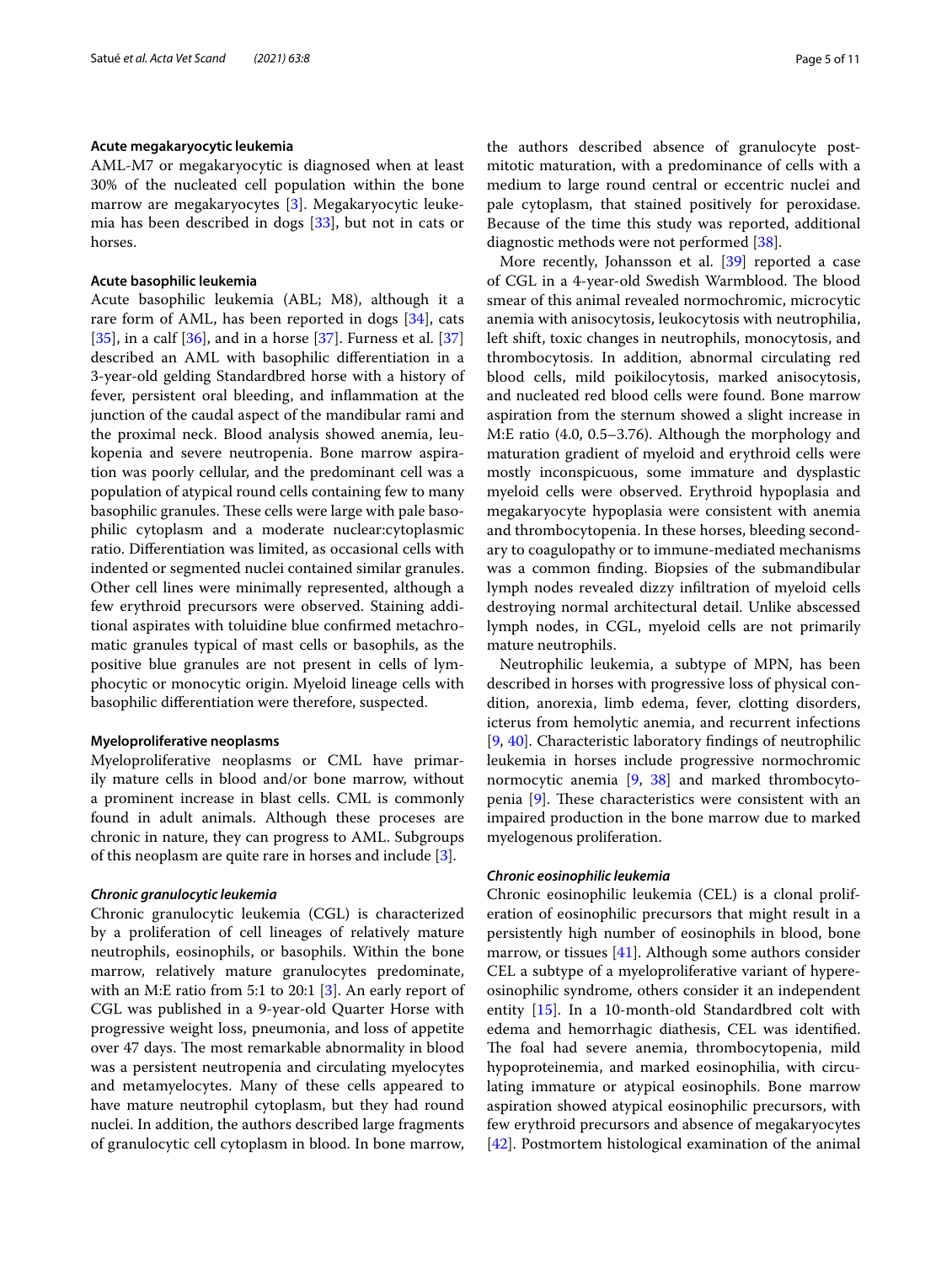revealed infltrations of atypical eosinophils and eosinophilopoiesis in the spleen. The disease was similar to the idiopathic hypereosinophilic syndrome in horses [\[43](#page-9-41)], but there was no cardiac and neurological compromise typical of hypereosinophilic syndrome.

#### *Chronic basophilic leukemia*

Chronic basophilic leukemia (CBL) is an extremely rare disease, described in humans [\[44](#page-9-42)], in one cat [\[45](#page-9-43)] and in a dog [\[46\]](#page-9-11), but to the authors' best knowledge, it has not been reported in horses. In the cat, leukocytosis, mature neutrophilia, eosinophilia, and basophilia were observed. The bone marrow had hypercellular particles with an adequate number of megakaryocytes and 43% of the total nucleated population were mature basophils. Blast cells accounted for 17% of all nucleated cells. Cytochemical staining with omega-exonuclease, a specifc marker for basophils, and CAE and SBB indicate basophilic granulocyte origin. Based on these fndings, CBL was diagnosed [\[45](#page-9-43)]. In the dog, bone marrow revealed numerous basophilic cells with a round or segmented nucleus and cytoplasm with basophilic granules exhibiting metachromasia on toluidine blue staining [\[46](#page-9-11)].

## *Polycythemia vera or primary erythrocytosis*

Polycythemia vera or primary erythrocytosis is rare in horses. It is the result of the malignant transformation of bone marrow precursors of all bone marrow cell lines and manifests itself with erythrocytosis. It may be accompanied by thrombocytosis and leukocytosis, but serum erythropoietin (EPO) is typically normal [\[47](#page-9-44)]. In horses, neoplastic conditions in which red blood cell production is autonomous and independent of EPO concentrations are limited. McFarlane et al. [\[48](#page-9-45)] reported a primary erythrocytosis in a 2-year-old Arabian gelding. Cytologic evaluation of the bone marrow revealed a predominance of erythroid precursors in an orderly maturation sequence. The authors diagnosed a primary erythrocytosis based on normal serum EPO concentrations, absence of neoplasia and mild hipoxemia. Additional diagnostic procedures were not performed in this case. Later, Steiger and Feiger [\[49](#page-9-46)] identifed a supposed polycythemia vera in a 13-year-old Thoroughbred gelding. This horse had concomitantly, granular cell pulmonary myoblastoma, severe liver fbrosis, mild acute tubular nephrosis, and thrombosis of the abdominal aorta. The possibility of secondary polycythtemia due to the lung neoplasia was not entirely excluded, but the authors considered this possibility unlikely.

In humans, polycythemia vera is due to the mutation (V1617F) in the pseudokinase domain of Janus-activated kinase 2 (*JAK2*). *JAK2* is a nonreceptor tyrosine kinase that downstream of the EPO receptor that directs the signaling cascade triggered by the binding of EPO to its receptor in red blood cell precursors in the bone marrow. In this way, signaling promotes cell division and erythropoiesis. Normally, *JAK2* is only activated, by phosphorylation of tyrosine residues, when the EPO binds to its receptor. However, up to 90% of patients with polycythemia vera have a homozygous mutation of a single amino acid in *JAK2*. In these cases, the valine is replaced by phenylalanine in the amino acid 617, which makes the enzyme constitutively active. This leads to erythropoiesis, either independently of EPO or because the precursors become hypersensitive to normal EPO concentrations [[50\]](#page-9-47). Polycythemia vera is rarely reported in animals, even though, a genetic mutation in *JAK2* has been identifed in dogs [\[51](#page-9-48)].

#### *Essential thrombocythemia*

Essential thrombocythemia (ET) represents an overproduction of megakaryocytes in bone marrow that might result in the release of abundant platelets into blood. These high amounts of platelets may not be completely functional, and might cause vascular thrombosis and bleeding disorders. In humans with ET, a mutation of the *JAK2* gene in blood cells has been described [[52\]](#page-9-49). In cats and dogs, ET has been described [[53–](#page-9-50)[55](#page-10-0)]. In these animals, exercise tolerance was reduced, and pale mucous membranes were present without blood loss. They also had moderate to severe anemia and marked thrombocytosis  $(>1.249 \times 10^9)$  with a positive Coombs test. Peripheral blood smear revealed the presence of basophilia and a large number of abnormally shaped megakaryocytes was found in bone marrow. The diagnosis of ET should only be considered in animals with sustained and unexplained thrombocytosis longer than 1–2 months and without evidence of MPN (low myeloblasts, and without dysplasia, leukocytosis, or severe anemia). The presence of sensitive markers of inflammation (e.g. acute reactive proteins) might help to distinguish between reactive thrombocytosis and ET [\[54](#page-10-1), [55\]](#page-10-0).

#### *Chronic monocytic leukemia*

Chronic monocytic leukemia (CMoL) is a clonal stem cell disorder characterized by an excessive proliferation of granulocytic and monocytic cells. A case of CMoL was reported in a 6-year-old Hessian gray gelding with a history of impaired performance, cough, colic, edema of the ventral abdomen, prepuce and limbs, reduced skin turgor, pale mucous membranes, forced costoabdominal breathing, reduced venous return, enlarged lymph nodes, and splenomegaly. The hematological analysis revealed anemia, leukocytosis, and a high percentage of monocytoid leukemic cells. Generalized lymphadenopathy, splenomegaly, ascites, hydrothorax,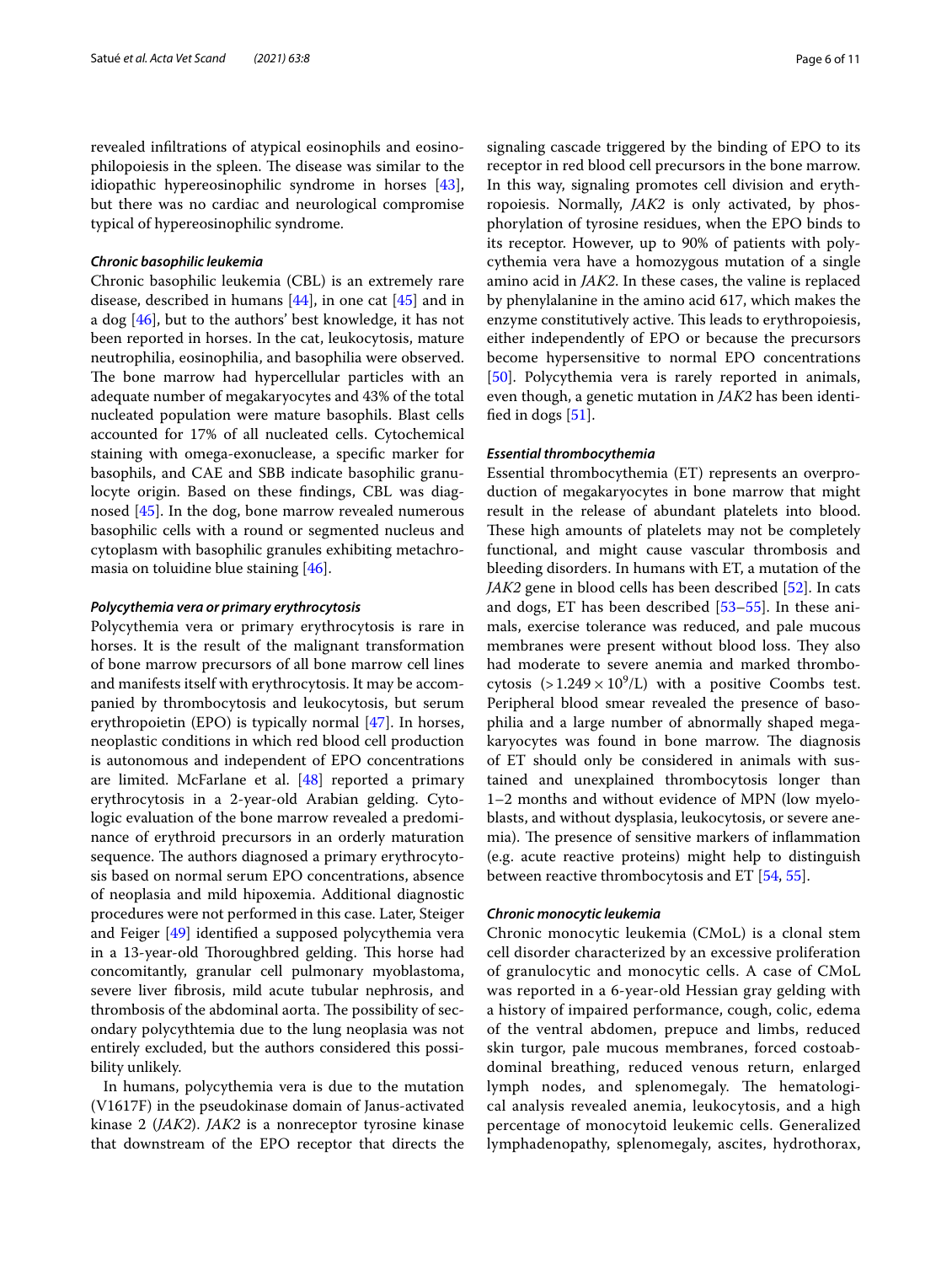and a difusely thickened gut wall were found at necropsy. Massive infltration with monocytoid leukemic cells was detected in lymph nodes, spleen, bone marrow, liver, gut wall, kidneys, and choroid plexus. Incubation of living cells obtained from a leukocyte concentrate with latex particles revealed phagocytosis in the leukemic cells on light and electron microscopy. The leukemic cells were marked mainly with ANBE and CAE, showing their monocytic origin (Table [1\)](#page-1-0). On scanning electron microscopy, the leukemic cells had prominent ruffles and ridge-like profiles compatible with CMoL [[26\]](#page-9-21).

#### *Chronic myelomonocytic leukemia*

Chronic myelomonocytic leukemia (CMMoL) is often included among MDS because of its multilinear dyshematopoiesis and its tendency to progress to AML. In cats and dogs, CMMoL usually has extreme leukocytosis (>  $1 \times 10^9$ /L), with neutrophilia and monocytosis and a pronounced leftward shift in both cell series. Circulating myeloid blast cells can represent between 5 and 10% of leukocytes. Hypersegmented granulocytes and monocytes are frequently found, as well as mild to severe normochromic macrocytic anemia and thrombocytopenia. As with CMoL, repeated blood and bone marrow tests with special staining or immunophenotyping are needed to confrm the diagnosis of CMMoL [[56](#page-10-2)]. In dogs and cats, CMMoL appear to be more common than CMoL than of CMoL [[57–](#page-10-3)[60\]](#page-10-4). To the authors' best knowledge, CMMoL has not been described in horses.

Cooper et al. [[4\]](#page-9-1) showed membranous expression of Iba-1/IAF-1 (ionized calcium-binding adapter molecule-1/allograft infammatory factor-1), granulocytic cells (ranging from myelocytes to segmented neutrophils) expressed CD172a. Antibody to Iba-1/IAF-1 appears to label myelomonocytic precursor cells and macrophages. However, in some cases, cells with round nuclei and lacking cytoplasmic vacuoles or granules were also labeled by Iba-1/IAF-1 antibody. This situation suggests that these might be myeloblasts. The bone marrow has an increased proportion of blast cells with partial neutrophilic diferentiation, scattered earlystage rubricytes, and near-complete paucity of megakaryocytes. Some myelocytes and most diferentiated granulocytes expresses CD172a. Antibody to CD172a, signal regulatory protein-a, labeled some macrophages and all maturing neutrophils from myelocytes to segmented neutrophils in the bone marrow. This antibody did not label eosinophilic or basophilic precursor cells. In equine tissues antibody to CD163 also marks cells with macrophage morphology.

#### **Myelodysplasic syndromes**

The myelodysplasic syndrome (MDS) represents a group of disorders characterized by inefective hematopoiesis and dysplastic alterations in single to multiple cell lineages with a hypercellular marrow, blasts counts lower than 20% and concurrent peripheral cytopenias due to inefective hematopoiesis [\[10\]](#page-9-7). However, since domestic animals with MDS may develop AML, it has been considered a preleukemic disorder. It has been described in a gelding Quarter Horse [[10](#page-9-7)]. Further, Miglio et al. [[12](#page-9-8)] reported a case of acute myelomonocytic leukemia with myelodysplasia‐related features in a 6-year-old Italian Saddle mare. The combined results of abnormal morphology of circulating neoplastic cells and bone marrow cytology, flow cytometry and cytochemistry analysis allowed the diagnosis of this disorder.

Table [2](#page-7-0) shows the classification of myeloproliferative alterations, their main diagnostic characteristics and the cases described in horses.

### **Conclusions**

Although uncommon, myeloid leukemias (both acute and chronic) and myelodysplasic syndromes have been reported in horses. The most commonly described myeloid leukemia reported in horses has been AML-M4 (myelomonocytic) and AML-M5 (monocytic). Isolated cases of AML-M5 (monocytic), AML-M6B (acute erythroid leukemia) and chronic granulocytic leukemia have also been reported. Unreported myeloid leukemias are AML-M0 (acute myeloid leukemia), AML-M1 (acute myeloblastic leukemia), AML-M3 (promyelocytic), AML-6A (acute erythroid leukemia), AML-M7 (megakaryocytic), chronic basophilic leukemia, essential thombocythemia and, chronic myelomonocytic leukemia. Until now, the classifcation of leukemic processes in the horse has combined hematological and bone marrow cytological studies, some stains for the cytochemical study of progenitor and/or mature cells, and scarce markers for the immunophenotypic study of the myeloid series. Unlike what happens in humans and other animal species like dogs and cats, the limited available methodology for the immunohistochemical or cytogenetic study currently makes it difficult to differentiate the different types of myeloid leukemias in the horse. Therefore, future research based on these areas would be needed to correctly classify these malignancies in the equine species.

#### **Abbreviations**

ABL: Acute basophilic leukemia; AML-M6A: Acute erythroid/myeloid leukemia; AML-M7: Acute megakaryocytic leukemia; AML-M5: Acute monocytic leukemia; AML-M1 and M2: Acute myeloblastic leukemia; ALP: Alkaline phosphatase; ALSG: Animal Leukemia Study Group; AML: Acute myeloid leukemia; AML-M1: Acute myeloproliferative leukemia without maturation; AML-M3: Acute promyelocytic leukemia; AML-M4: Acute myelomonocytic leukemia;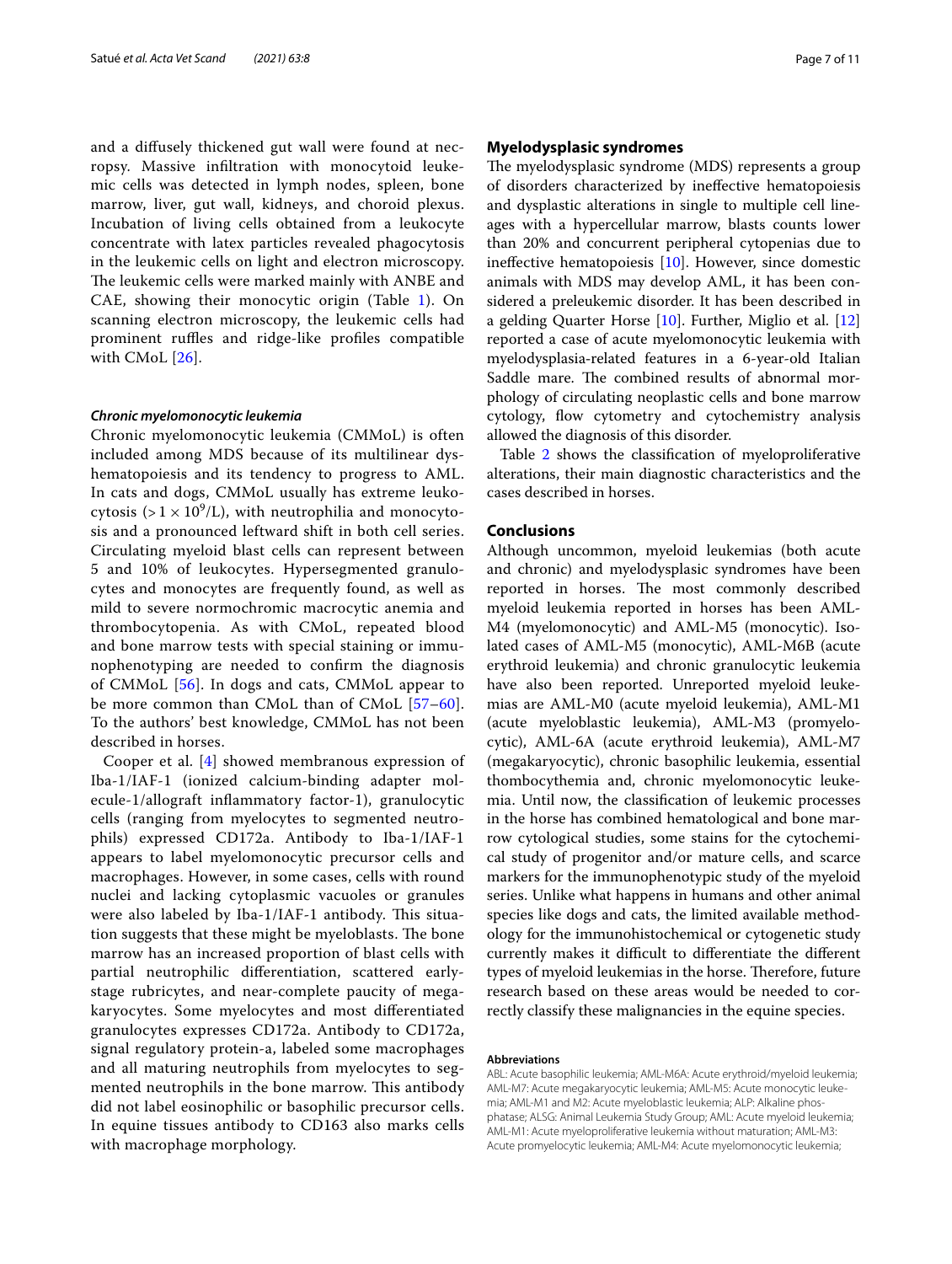| Type of myeloid leukemia |                                                     | Main characteristics and identification                                                                                                                                                                                                                                     | Equine cases reported in literature                                                                                                                                                                              |
|--------------------------|-----------------------------------------------------|-----------------------------------------------------------------------------------------------------------------------------------------------------------------------------------------------------------------------------------------------------------------------------|------------------------------------------------------------------------------------------------------------------------------------------------------------------------------------------------------------------|
| <b>AUL</b>               | Acute undifferentiated leukemia                     | Considered a separate entity of AML-M0.<br>Even up to 100% of the total nucleated<br>cells can be blasts in bone marrow or<br>blood. Highly immature atypic cells.<br>In humans, some AUL are classified as<br>'unclassifiable' leukemia                                    | Not reported                                                                                                                                                                                                     |
| Acute myeloid leukemias  |                                                     |                                                                                                                                                                                                                                                                             |                                                                                                                                                                                                                  |
| AML-MO                   | Acute myeloid leukemia                              | Blast cells $\geq$ 90% of myeloid cells. < 5%<br>of blast cells in general circulation are<br>stained with myeloperoxidase. No Auer<br>blast cells. Ultrastructural detection<br>of lysosomes with myeloperoxidase<br>or immunophenotyping required for<br>characterization | Not reported                                                                                                                                                                                                     |
| AML-M1                   | Acute myeloblastic leukemia (without<br>maturation) | >90% of the non-erythroid cells are<br>myeloblasts. Blasts with less than 10%<br>cytoplasmic granulation. At least 5% of<br>the population of blasts stained with<br>Sudan Black B and myeloperoxidase.<br>Auer rods may be present                                         | Not reported                                                                                                                                                                                                     |
| AML-M2                   | Acute myeloblastic leukemia (with matu-<br>ration)  | 30-90% of the non-erythroid cells are<br>myeloblasts. At least 10% of the neoplas-<br>tic cells shows maturation. At least 50%<br>stained with myeloperoxidase and may<br>have Auer rods                                                                                    | Clark et al. [17]                                                                                                                                                                                                |
| AMI-M3                   | Promyelocytic                                       | Predominance of promyelocytes in<br>blood and bone marrow. Associated<br>with recurrent genetic abnormalities in<br>humans                                                                                                                                                  | Not reported                                                                                                                                                                                                     |
| AML-M4                   | Myelomonocytic                                      | Both granulocyte and monocyte differen-<br>tiation. > 20% blast cells in blood or bone<br>marrow. > 20% of bone marrow cells<br>must be of monocyte lineage                                                                                                                 | Bienzle et al. [19]<br>Blue et al. [20]<br>Boudreaux et al. [21]<br>Brumbaugh et al. [22]<br>Buechner-Maxwell et al. [23]<br>Mori et al. [24]<br>Ringger et al. [25]<br>Spiers et al. [26]<br>Miglio et al. [12] |
| AML-M5                   | Monocytic                                           | Peripheral monocytosis. Neoplastic<br>monocytes comprise more than 80% of<br>non-erythroid cells in bone marrow. Two<br>subtypes:<br>AML-5A: predominantly monoblasts<br>$(>80\%)$<br>AML-5B: mixture of monoblasts and<br>promonocytes (<80% blasts)                       | Burhardt et al. [27]<br>Monteith and Cole [28]<br>Latimer and White [29]                                                                                                                                         |
| AML-M6                   | Acute erythroid leukemia<br>Subtype M6A             | Dual lineage with a co-production of<br>myeloblasts and erythroblasts. > 50% of<br>the total nucleated cells in bone marrow<br>are of erythroid lineage; at least 30%<br>myeloblast precursors                                                                              | Not reported                                                                                                                                                                                                     |
| AML-M6                   | Acute erythroid leukemia<br>Subtype M6B             | Undifferentiated or pronormoblastic<br>immature cells the erythroid line-<br>age > 80%. M: E ratio < 0.02:1                                                                                                                                                                 | Forbes et al. [32]<br>Panziera et al. [32]                                                                                                                                                                       |
| AML M7                   | Megakaryocytic                                      | Blast cells > 20% of the circulating cells<br>or bone marrow and at least 30% of<br>the marrow cells is of megakaryocyte<br>lineage                                                                                                                                         | Not reported                                                                                                                                                                                                     |
| AML-M8                   | Acute basophilic leukemia                           | Stain with toluidine blue. Metachro-<br>matic granules typical of mast cells or<br>basophils                                                                                                                                                                                | Furness et al. [37]                                                                                                                                                                                              |

## <span id="page-7-0"></span>**Table 2 Classifcation of myelocytic leukemia, main characteristics and cases reported in horses**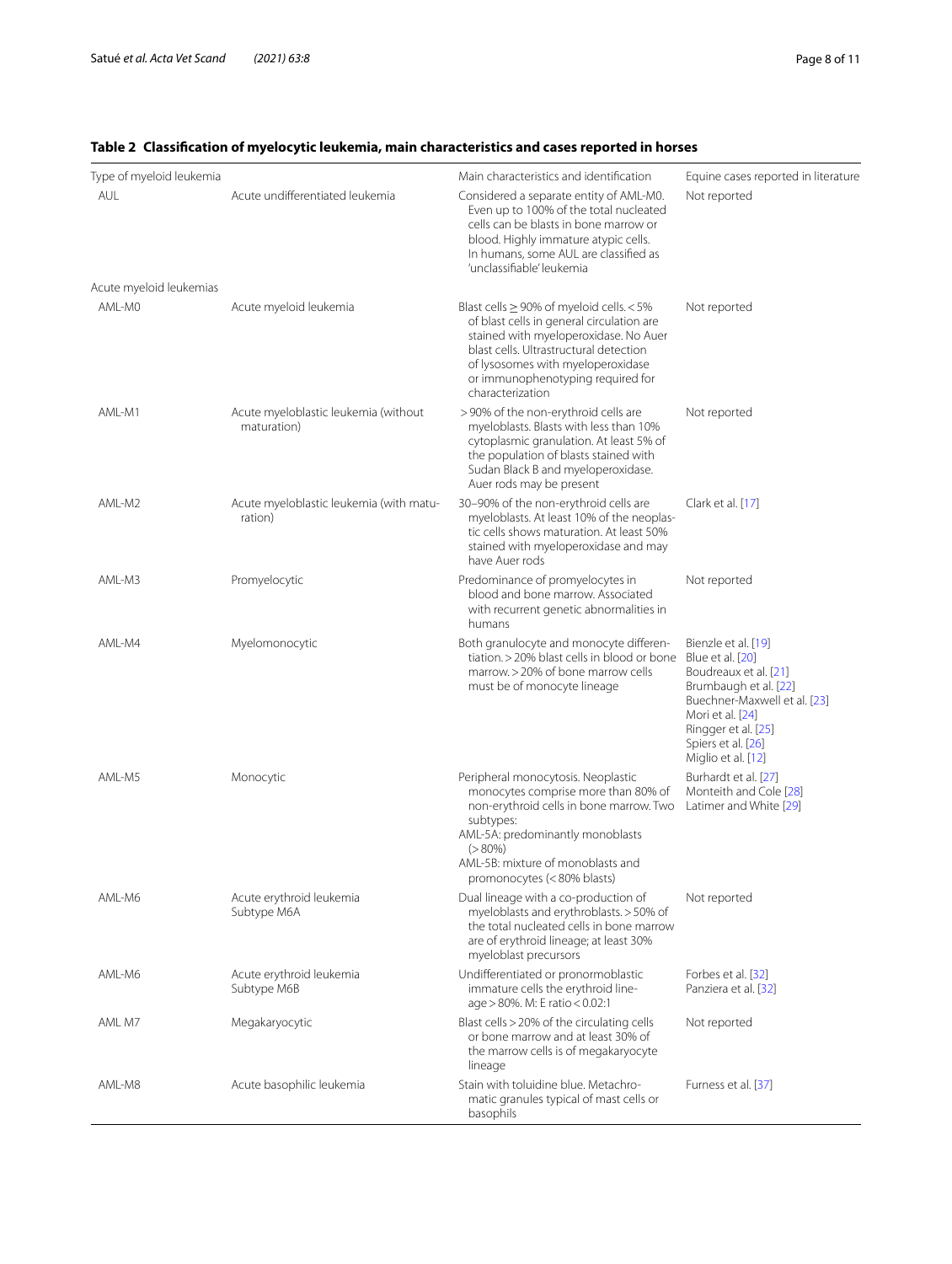## **Table 2 (continued)**

| Myeloproliferative neoplasms                |                                 |                                                                                                                                                                                                                                   |                                                  |
|---------------------------------------------|---------------------------------|-----------------------------------------------------------------------------------------------------------------------------------------------------------------------------------------------------------------------------------|--------------------------------------------------|
| CGL                                         | Chronic granulocytic leukemia   | Proliferation of cell lineages of relatively<br>mature neutrophils, eosinophils or<br>basophils<br>Relatively mature granulocytes predomi-<br>nate in blood marrow                                                                | Searcy and Orr [38]<br>Johansson et al. [39]     |
| <b>CEL</b>                                  | Chronic eosinophilic leukemia   | Proliferation of eosinophil precursors with<br>high number of eosinophils in blood,<br>bone marrow or peripheral tissues.<br>Immature or atypical eosinophils                                                                     | Morris et al. [42]                               |
| CBL                                         | Chronic basophilic leukemia     | Increased number of basophils in bone<br>marrow and blood. Blast cells accounted<br>for 17% of all nucleated cells. Positive<br>staining to omega-exonuclease, naphtol<br>AS-D chloroacetate esterase and Sudan<br><b>Black B</b> | Not reported                                     |
| Polycythemia vera or primary erythrocytosis |                                 | It affects all bone marrow cell lines and<br>manifest itself with erythrocytosis. Some-<br>times accompanied by thrombocytosis<br>and leukocytosis. Erythropoietin values<br>within normal limits                                 | Steiger and Feiger [49]<br>McFarlane et al. [48] |
| ET                                          | Essential thrombocythemia       | Overproduction of megakaryocytes in<br>bone marrow                                                                                                                                                                                | Not reported                                     |
| CMoL                                        | Chronic monocytic leukemia      | Excessive proliferation of granulocytic and<br>monocytic cells                                                                                                                                                                    | Spiers et al. [26]                               |
| CMMoL                                       | Chronic myelomonocytic leukemia | Circulating myeloid blast cells can repre-<br>sent 5-10% of the leukocytes. Hyperseq-<br>mented granulocytes and monocytes                                                                                                        | Not reported                                     |
| Myelodysplasic síndromes                    |                                 |                                                                                                                                                                                                                                   |                                                  |
| <b>MDS</b>                                  | Myelodysplastic syndrome        | Ineffective hematopoiesis with dysplastic<br>alterations affecting one to multiple cell<br>lineages<br>Hypercellular marrow, blasts count < 20%,<br>concurrent peripheral cytopenia. AML<br>can be developed after MDS            | Durando et al. [10]<br>Miglio et al. [12]        |

AML-M6B: Acute pure erythroid leukemia; ANAE: α-Naphthyl acetate esterase; ANBE: α-Naphthyl butyrate esterase; AUL: Acute undiferentiated leukemia; CAE: Chloroacetate esterase; CBL: Chronic basophilic leukemia; CEL: Chronic eosinophilic leukemia; CGL: Chronic granulocytic leukemia; CML: Chronic myeloid leukemia; CMMoL: Chronic myelomonocytic leukemia; CMoL: Chronic monocytic leukemia; EPO: Erythropoietin; ET: Essential thrombocythemia; FAB: French-American-British Cooperative Group; JAK2: Janus-activated kinase 2; M:E ratio: Myeloid to erythroid; MDS: Myelodysplastic disease; MPN: Myeloproliferative neoplasm; MPO: Myeloperoxidase; SBB: Sudan Black B stain; WHO: World Health Organization.

#### **Authors' contributions**

All authors reviewed and classifed the information presented. All authors read and approved the fnal manuscript.

#### **Author's information**

KS is associate professor of Veterinary Clinical Pathology at the Veterinary School at Cardenal Herrera-CEU University. She is the head of the Veterinary Clinical Analysis Lab at the Veterinary Clinical Hospital of this University. She defended her Ph.D. thesis on hematology and clinical biochemistry in breeding mares. She has directed several Ph.D. theses and has published numerous articles on hematology and clinical pathology in horses, both in physiological and pathological situations.

JCG is associate professor of Reproduction and Obstetrics at the School of Veterinary Medicine at the Catholic University of Valencia. Most of his research is related to reproductive technologies, with a focus on the measurement of hormones and blood parameters in equines and bovines. Since 1990 he has

published several scientifc articles, book chapters and books related to these topics.

AM is full professor of Equine Exercise Physiology and Sport Medicine at the School of Veterinary Medicine at the University of Córdoba. She uses laboratory analysis on a daily basis to check health and performance in horses. She has published many papers and lectured conferences related to the use of Clinical Pathology to assess health status of horses and, to diagnose diferent diseases, including some articles regarding neoplasias in horses. Together the authors of this review, she has published hematological and biochemical values of horses of diferent breed, ages, physical conditions, and pathological disorders.

#### **Availability of data and materials**

The datasets used and/or analysed during the current study are available from the corresponding author on reasonable request.

#### **Ethics approval and consent to participate**

This study did not require official or institutional ethical approval.

## **Consent for publication**

Not applicable.

#### **Competing interests**

The authors declare that they have no competing interests.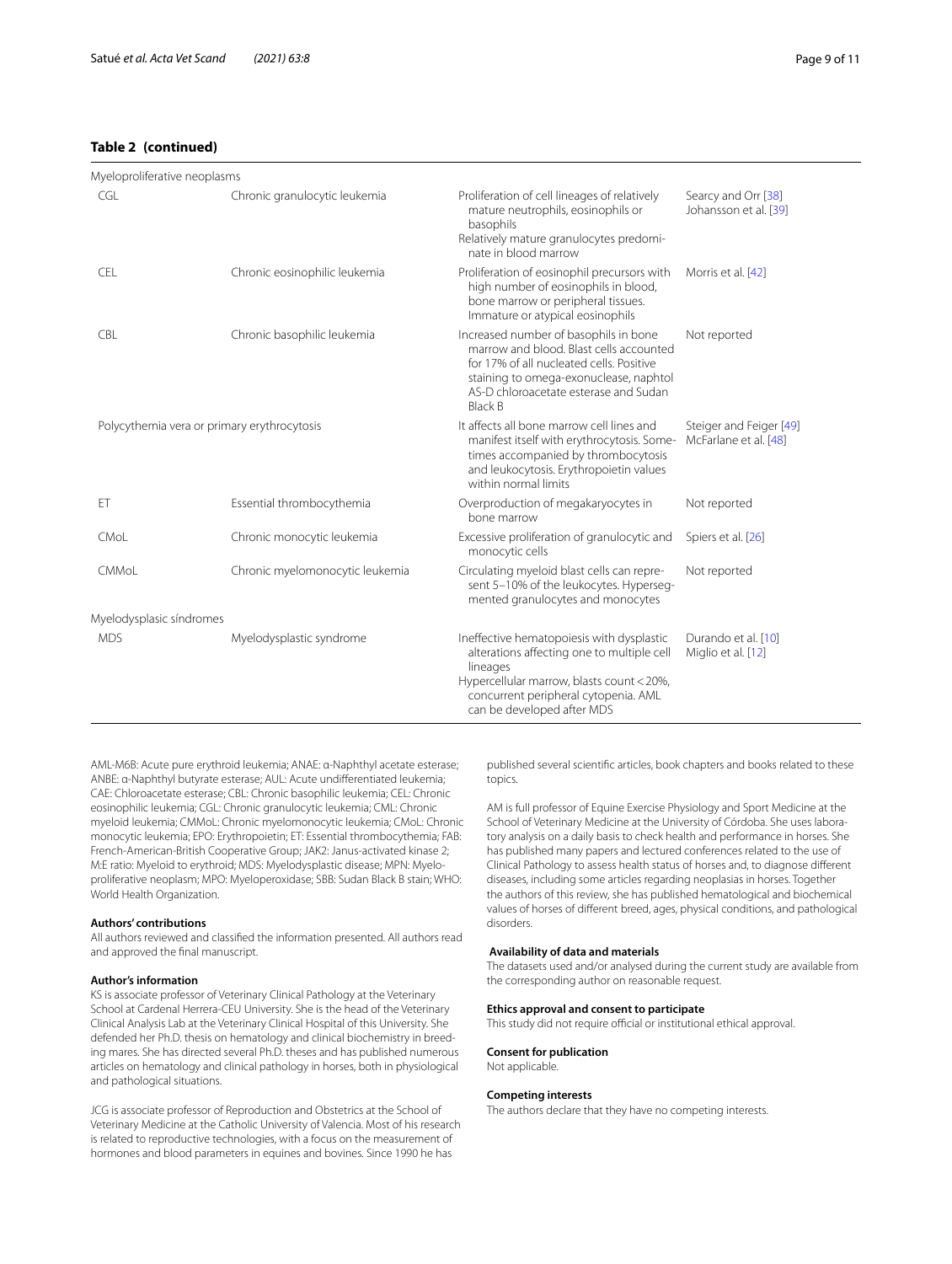#### **Author details**

<sup>1</sup> Department of Animal Medicine and Surgery, Faculty of Veterinary, Cardenal Herrera University, Tirant Lo Blanc, 7, Alfara del Patriarca, 46115 Valencia, Spain. 2 Department of Animal Medicine and Surgery, School of Veterinary and Experimental Sciences, Catholic University of Valencia-San Vicente Mártir, Guillem de Castro, 106, 46003 Valencia, Spain.<sup>3</sup> Department of Animal Medicine and Surgery, Faculty of Veterinary, University of Córdoba, University Campus of Rabanales, Ctra. Madrid-Cádiz, 14014 Córdoba, Spain.

#### Received: 29 October 2020 Accepted: 13 February 2021 Published online: 23 February 2021

#### **References**

- <span id="page-9-0"></span>1. Kelton DR, Holbrook TC, Gilliam LL, Rizzi TE, Brosnaham MM, Confer AW. Bone marrow necrosis and myelophthisis: manifestations of T-cell lymphoma in a horse. Vet Clin Pathol. 2008;37:403–8.
- 2. Muñoz A, Riber C, Trigo P, Castejón F. Hematopoietic neoplasias in horses: myeloproliferative and lymphoproliferative disorders. J Equine Sci. 2009;20:59–72.
- <span id="page-9-13"></span>3. Bienzle D. Hematopoietic neoplasia. In: Latimer KS, editor. Duncan and Prasse's Veterinary Laboratory Medicine: Clinical Pathology. 5th ed. New York: Wiley-Blackwell; 2011. p. 83–105.
- <span id="page-9-1"></span>4. Cooper CJ, Keller SM, Arroyo LG, Hewson J, Kenney D, Bienzle D. Acute leukemia in horses.Vet Pathol*.* 2018;55:159–72.
- <span id="page-9-2"></span>5. Arber DA, Orazi A, Hasserjian R, Thiele J, Borowitz MJ, Le Beau MM, et al. The 2016 revision to the World Health Organization classifcation of myeloid neoplasms and acute leukemia. Blood. 2016;127:2391–405.
- <span id="page-9-3"></span>Valli V, Kiupel M, Bienzle D. The hematopoietic system. In: Maxie MG, editor. Jubb, Kennedy and Palmer's Pathology of Domestic Animals. 6th ed. Oxford, UK: Elsevier Health Sciences UK; 2015. p. 102–268.
- <span id="page-9-4"></span>7. Jafe ES, Harris NL, Stein H. World Health Organization classifcation of tumours: pathology and genetics of tumors of haematopoietic and lymphoid tissues. Lyon: IARC Press; 2001. p. 20–8.
- <span id="page-9-5"></span>8. Dobson J, Villiers E, Morris J. Diagnosis and management of leukaemia in dogs and cats. Practice. 2006;28:22–31.
- <span id="page-9-6"></span>9. Savage CJ. Lymphoproliferative and myeloproliferative disorders. Vet Clin North Am Equine Pract. 1998;14:563–77.
- <span id="page-9-7"></span>10. Durando M, Alleman AR, Harvey JW. Myelodysplastic syndrome in a quarter horse gelding. Equine Vet J. 1994;26:83–5.
- <span id="page-9-24"></span>11. Taintor J. Equine leukaemia. Equine Vet Educ. 2012;12:604–9.
- <span id="page-9-8"></span>12. Miglio A, Pepe M, Felippe MJB, Antognoni MT. Subleukaemic acute myeloid leukaemia with myelodysplasia in a horse. Equine Vet Educ. 2019;31:e39–46.
- <span id="page-9-9"></span>13. Steinbach F, Stark R, Ibrahim S, Gawad EA, Ludwig H, Walter J, et al. Molecular cloning and characterization of markers and cytokines for equid myeloid cells. Vet Immunol Immunopathol. 2005;18:227–36.
- <span id="page-9-10"></span>14. McClure JT, Young KM, Fiste M, Sharkey LC, Lunn DP. Immunophenotypic classifcation of leukemia in 3 horses. J Vet Intern Med. 2001;15:144–52.
- <span id="page-9-12"></span>15. McManus PM. Classifcation of myeloid neoplasms: a comparative review. Vet Clin Pathol. 2005;34:189–212.
- <span id="page-9-14"></span>16. Miglio A, Antognoni MT, Miniscalco B, Caivano D, Lepri E, Birettoni F, Mangili V. Acute undiferentiated leukaemia in a dog. Aust Vet J. 2014;92:499–503.
- <span id="page-9-15"></span>17. Clark P, Cornelisse CJ, Schott HC, Swenson CL, Bell TG. Myeloblastic leukaemia in a Morgan horse mare. Equine Vet J. 1999;31:446–8.
- <span id="page-9-16"></span>18. Raskin RE. Diagnostic tools and dilemmas with equine leukemias. Vet Pathol. 2017;55:11–3.
- <span id="page-9-17"></span>19. Bienzle D, Hughson SL, Vernau W. Acute myelomonocytic leukemia in a horse. Can Vet J. 1993;34:36–7.
- <span id="page-9-51"></span>20. Blue J, Perdizet J, Brown E. Pulmonary aspergillosis in a horse with myelomonocytic leukemia. J Am Vet Med Assoc. 1987;190:1562–4.
- <span id="page-9-19"></span>21. Boudreaux MK, Blue IT, Durham SK, Vivrette SL. Intravascular leukostasis in a horse with myelomonocytic leukemia.Vet Pathol.1984;21:544–6.
- <span id="page-9-23"></span>22. Brumbaugh GW, Stitzel KA, Zinkl JG, Feldman BF. Myelomonocytic myeloproliferative disease in a horse. J Am Vet Med Assoc. 1982;180:313–6.
- <span id="page-9-22"></span>23. Buechner-Maxwell V, Zhang C, Robertson J, Jain NC. Antczak DF, Feldman BF, Murray MJ. Intravascular leukostasis and systemic aspergillosis in a horse with subleukemic acute myelomonocytic leukemia*.* J Vet Intern Med.1994; 8: 258–63.
- <span id="page-9-18"></span>24. Mori T, Ishida T, Washizu T, Yamagami IT, Umeda T, Ugiyama MS, Otoyoshi M. Acute Myelomonocytic leukemia in a horse. Vet Pathol. 1991;28:344–6.
- <span id="page-9-20"></span>25. Ringger NC, Edens L, Bain P, Raskin RE, Larock R. Acute myelogenous leukaemia in a mare. Aust Vet J. 1997;75:329–31.
- <span id="page-9-21"></span>26. Spiers SJ, Madewell BR, Zinkl JE, Ryan AM. Acute myelomonocytic leukemia in a horse. J Am Vet Med Assoc. 1986;188:861–3.
- <span id="page-9-25"></span>27. Burkhardt E, von Saldern F, Huskamp B. Monocytic leukemia in a horse. Vet Pathol. 1984;21:394–8.
- <span id="page-9-26"></span>28. Monteith CN, Cole D. Monocytic leukemia in a horse. Can Vet J. 1995;36:765–6.
- <span id="page-9-27"></span>29. Latimer KS, White SL. Acute monocytic leukaemia (M5a) in a horse. Comp Haematol Int. 1996;6:111–4.
- <span id="page-9-28"></span>30. Mylonakis ME, Kritsepi-Konstantinou M, Vernau W, Valli VE, Pardali D, Koutinas AF. Presumptive pure erythroid leukemia in a dog. J Vet Diagn Inv. 2012;24:1004–7.
- <span id="page-9-29"></span>31. Forbes G, Feary DJ, Savage CJ, Nath L, Church S, Lording P. Acute myeloid leukaemia (M6B: pure acute erythroid leukaemia) in a Thoroughbred foal. Aust Vet J. 2011;89:269–72.
- <span id="page-9-30"></span>32. Panziera W, Tessele B, BianchiI R, Tochetto C, De La Corte F, Brass K, Fighera R. Equine acute erythroid leukemia. Ciência Rural. 2015;45:2214–7.
- <span id="page-9-31"></span>33. Comazzi S, Gelain ME, Bonfanti U, Roccabianca P. Acute megakaryoblastic leukemia in dogs: a report of three cases and review of the literature. J Am Anim Hosp Assoc. 2010;46:327–35.
- <span id="page-9-32"></span>34. Mears EA, Raskin RE, Legendre AM. Basophilic leukemia in a dog. J Vet Intern Med. 1997;11:92–4.
- <span id="page-9-33"></span>35. Iwanaga T, Miura N, Miyoshi N, Endo Y, Momoi Y. Abnormal erythroid cell proliferation and myelofbrosis in a cat. J Vet Med Sci. 2012;74:909–12.
- <span id="page-9-34"></span>36. Takahashi Y, Yoneyama S, Yamamoto S, Shibahara T, Kadota K. Acute basophilic leukaemia in a calf. Vet Rec. 2006;158:702–3.
- <span id="page-9-35"></span>37. Furness MC, Setlakwe E, Sallaway J, Wood D, Fromstein J, Arroyo LG. Acute myeloid leukemia with basophilic diferentiation in a 3-year-old Standardbred gelding. Can Vet J. 2016;57:1067–71.
- <span id="page-9-36"></span>38. Searcy GP, Orr JP. Chronic granulocytic leukemia in a horse. Can Vet J. 1981;22:148–51.
- <span id="page-9-37"></span>39. Johansson AM, Skidell J, Lilliehöök I, Tvedten HW. Chronic granulocytic leukemia in a horse. J Vet Intern Med. 2007;21:1126–9.
- <span id="page-9-38"></span>40. Latimer KS, Andreasen CB. Bone Marrow. In: Cowell R, Tyler R, editors. Diagnostic Cytology and Hematology of the Horse. 2nd ed. New York: Mosby; 2002. p. 217–26.
- <span id="page-9-39"></span>41. Kumar A, Sinha S, Tripathi AK. Chronic eosinophilic leukemia: a case report and review of literature. Indian J Hematol Blood Transfus. 2007;23:112–5.
- <span id="page-9-40"></span>42. Morris DD, Bloom J, Roby KA, Woods K, Tablin F. Eosinophilic myeloproliferative disorder in a horse. J Am Vet Med Assoc. 1984;185:993–6.
- <span id="page-9-41"></span>43. Schumacher J, Spano JS, Oliver JL, Smith RA. Hypereosinophilic syndrome in an American paint horse. J Equine Vet Sci. 1991;12:346–8.
- <span id="page-9-42"></span>44. Cehreli C, Ates H, Cehreli R, Sercan Z, Demirkan F. New paraneoplastic syndrome in chronic basophilic leukemia. Int J Hematol. 2013;97:498–504.
- <span id="page-9-43"></span>45. Mochizuki H, Seki T, Nakahara Y, Tomita A, Takahashi M, Fujino Y, et al. Chronic myelogenous leukaemia with persistent neutrophilia, eosinophilia and basophilia in a cat. J FelineMed Surg. 2014;16:517–21.
- <span id="page-9-11"></span>46. Azakami A, Saito A, Ochiai K, Ishiwata T, Takahashi K, Kaji N, et al. Chronic basophilic leukaemia in a dog. J Comp Pathol. 2019;166:5–8.
- <span id="page-9-44"></span>47. Sellon DC, Wise LN. Disorders of the hematopoietic system. In: Reed SM, Bayly WM, Sellon DC 3rd, editors. Equine Internal Medicine. New York: Saunders; 2010. p. 730–76.
- <span id="page-9-45"></span>48. McFarlane D, Sellon DC, Parker B. Primary erythrocytosis in a 2-year-old Arabian gelding. J Vet Intern Med. 1998;12:384–8.
- <span id="page-9-46"></span>49. Steiger R, Feige K. Case report: Polycythemia in a horse. Schweiz Arch Tierheilkd. 1995;137:306–11.
- <span id="page-9-47"></span>50. Spivak JL. Polycythemia vera. Curr Treat Options Oncol. 2018;9:12.
- <span id="page-9-48"></span>51. Beurlet S, Krief P, Sansonetti A, Briend-Marchal A, Kiladjian JJ, Padua RA, Chomienne C, Cassinat B. Identifcation of JAK2 mutations in canine primary polycythemia. Exp Hematol. 2011;39:542–5.
- <span id="page-9-49"></span>52. Teferi A. Annual clinical updates in hematological malignancies: a continuing medical education series: polycythemia vera and essential thrombocythemia: 2011 update on diagnosis, risk-stratifcation, and management. Am J Hematol. 2011;86:292–301.
- <span id="page-9-50"></span>53. Chisholm-Chait A. Essential thrombocythemia in dogs and cats Part 1. Comp Cont Educ Vet. 1999;21:158.